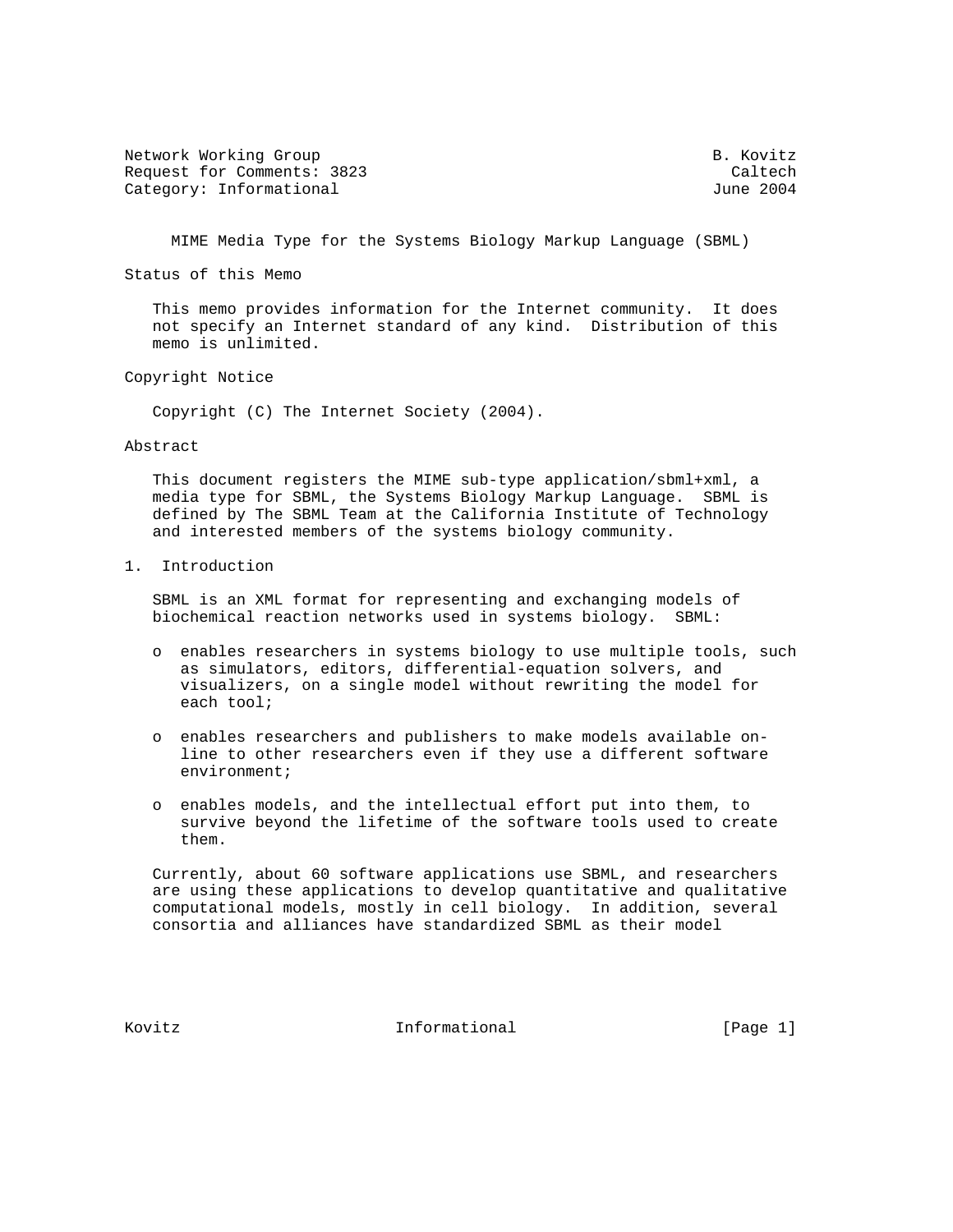definition language. The SBML community hopes that a standardized MIME media type will help researchers share models on a larger scale, drawing more heavily on the capabilities of the world-wide web.

 A detailed exposition of SBML and its uses within the systems biology community is available in references [HUCKA2003], [FINNEY2003], and [HUCKA2004].

2. IANA Registration

 This section registers application/sbml+xml as a MIME media type according to the parameters set forth in [RFC2048].

MIME media type name: application

MIME subtype name: sbml+xml

Required parameters: none.

Optional parameters: none.

 There is no charset parameter. Character handling has identical semantics to the case where the charset parameter of the "application/xml" media type is omitted, as described in section 3.2 of [RFC3023]. Note that SBML level 2 is defined to have UTF-8 encoding [SBML2-1, section 4.1].

Encoding considerations:

Same as described in section 3.2 of [RFC3023].

Security considerations:

 The security considerations described in section 7 of [RFC3470] all potentially apply to sbml+xml documents. In particular, sbml+xml documents might contain the results of proprietary biological research that their owner may wish to keep private.

 The XML schema for sbml+xml provides for no active or executable content.

Interoperability considerations:

 The information in an sbml+xml document describes an abstract model of biochemical reactions. It is not tied to any particular software application, and indeed the primary purpose of SBML is to make these models readable and writable by many different software applications.

Kovitz **Informational Informational** [Page 2]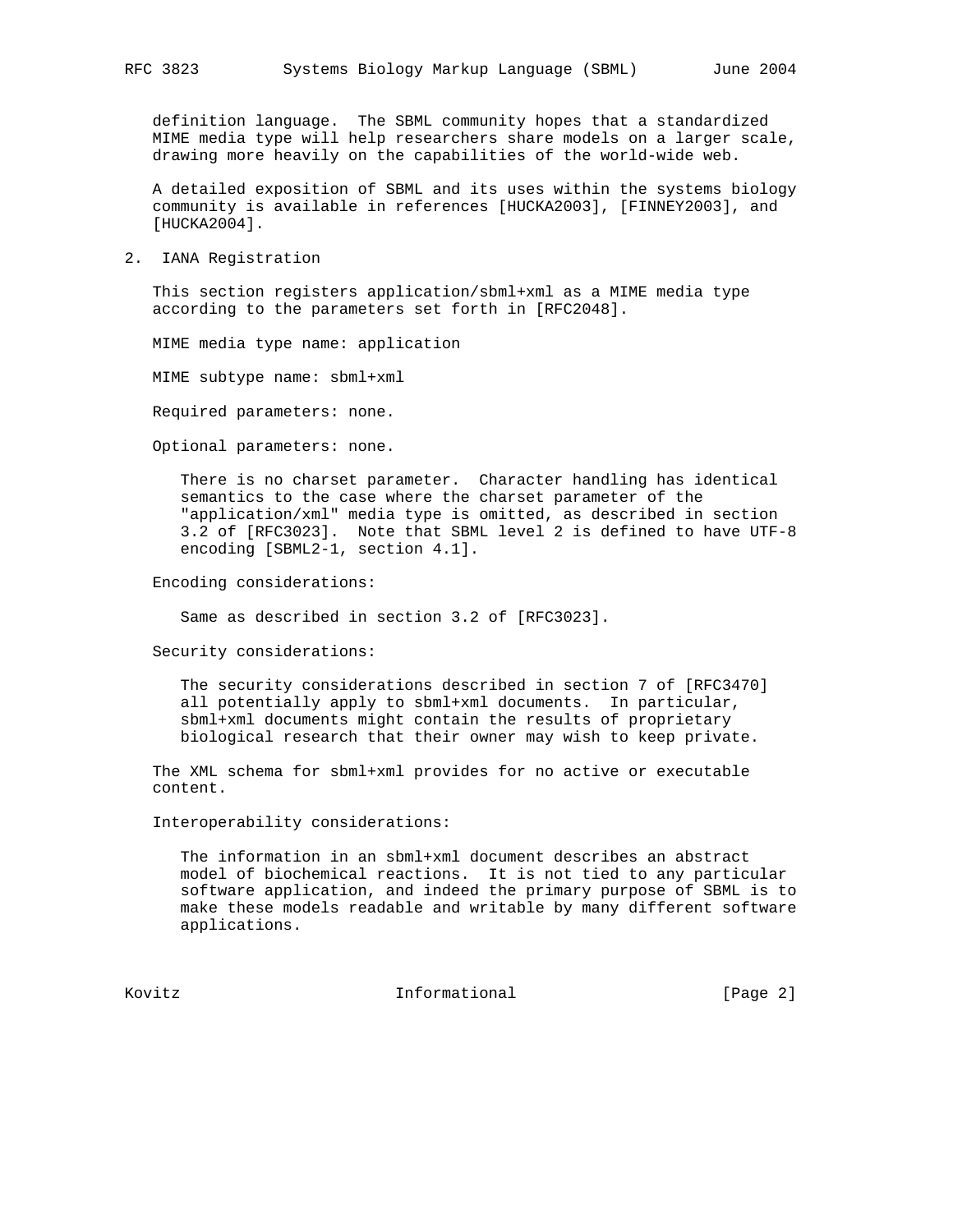This might seem to make sbml+xml more appropriate for the "Model" primary content type [RFC2077], but SBML models are not guaranteed to have the required three orthogonal dimensions. SBML models, rather, involve interacting entities that exist within compartments. However, ideally, browsers and other software that reads sbml+xml would give a human reader multiple choices of how to view the document: in a data-visualization tool, in a model editor, in a differential-equation analyzer, etc.

 The systems biology community has and will continue to release new levels and versions of the SBML schema and semantics. New versions attempt to be backward compatible with old versions, but sometimes small incompatibilities are introduced. Every sbml+xml document contains its level and version; programs that read sbml+xml should read this information to be sure they correctly interpret the remainder of the document.

Published specification:

 A list of all current SBML specifications and related documents is maintained at:

http://sbml.org/documents

Current specifications are:

 SBML level 2, version 1 http://sbml.org/specifications/sbml-level-2-v1.ps http://sbml.org/specifications/sbml-level-2-v1.pdf

 SBML level 1, version 2 http://sbml.org/specifications/sbml-level-1-v2.ps http://sbml.org/specifications/sbml-level-1-v2.pdf

 SBML level 1, version 1 http://sbml.org/specifications/sbml-level-1-v1.ps http://sbml.org/specifications/sbml-level-1-v1.pdf

 All specifications are authored by and available in hardcopy form from The SBML Team (see below for mailing information).

Applications which use this media type:

 The following application and database projects read and/or write models in sbml+xml format. Currently, most do not encode or decode MIME-format messages. Hopefully the registration of

Kovitz **Informational Informational** [Page 3]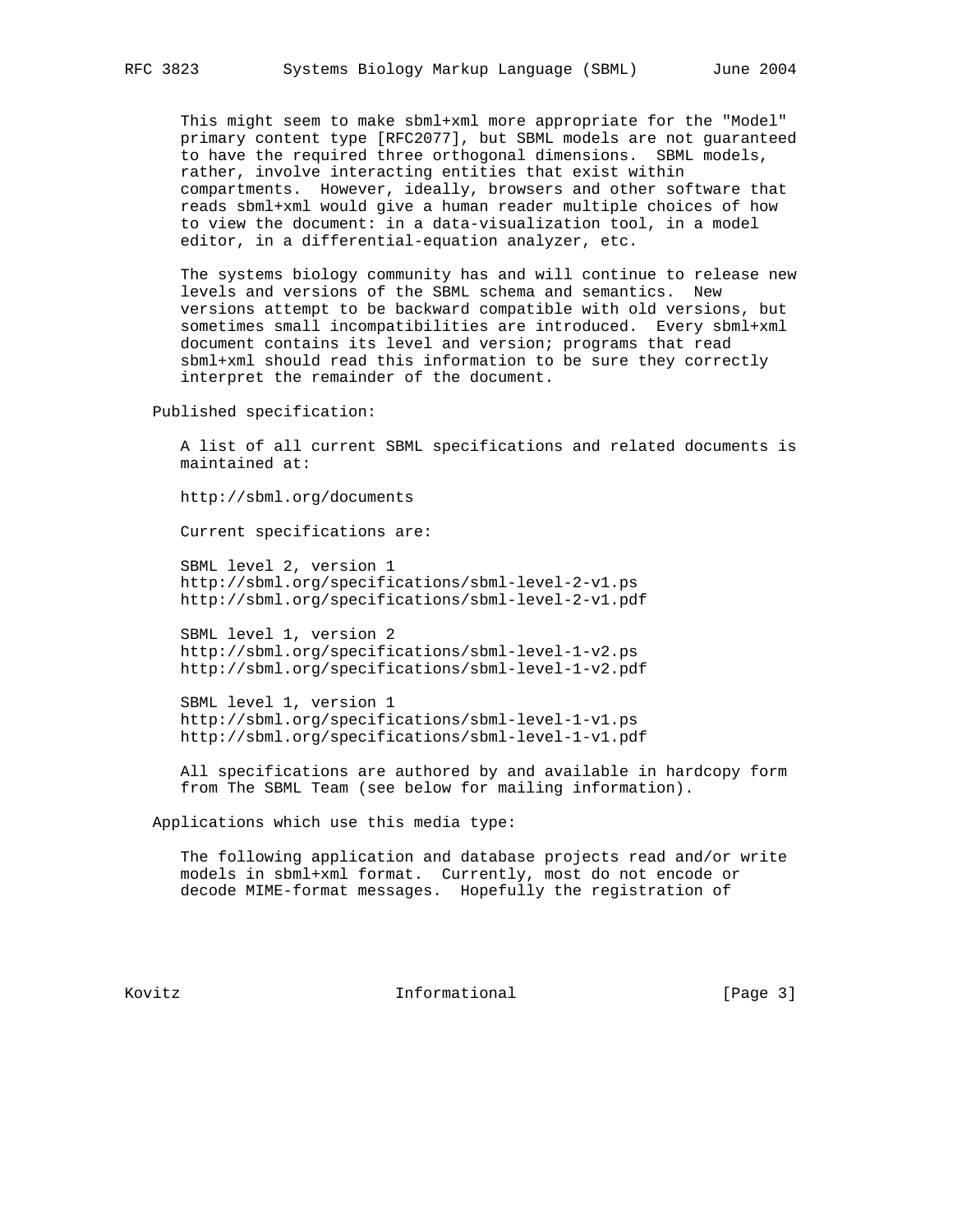sbml+xml will make it easier for these projects to connect through a broader infrastructure, such as the creation of repositories of models on the world-wide web.

 BALSA BASIS BioCharon biocyc2SBML BioGrid BioNetGen Bio Sketch Pad BioSpreadsheet BioUML BSTLab CADLIVE CellDesigner Cellerator Cellware COPASI Cytoscape DBsolve Dizzy E-CELL ecellJ ESS Gepasi Jarnac JDesigner JigCell JSIM JWS Karyote KEGG2SBML Kinsolver (planned) libSBML MathSBML MMT2 Modesto MOMA (planned) Monod NetBuilder PathArt PathScout PaVESy PathwayBuilder ProcessDB (planned) SBW SCIpath

Kovitz **Informational Informational** [Page 4]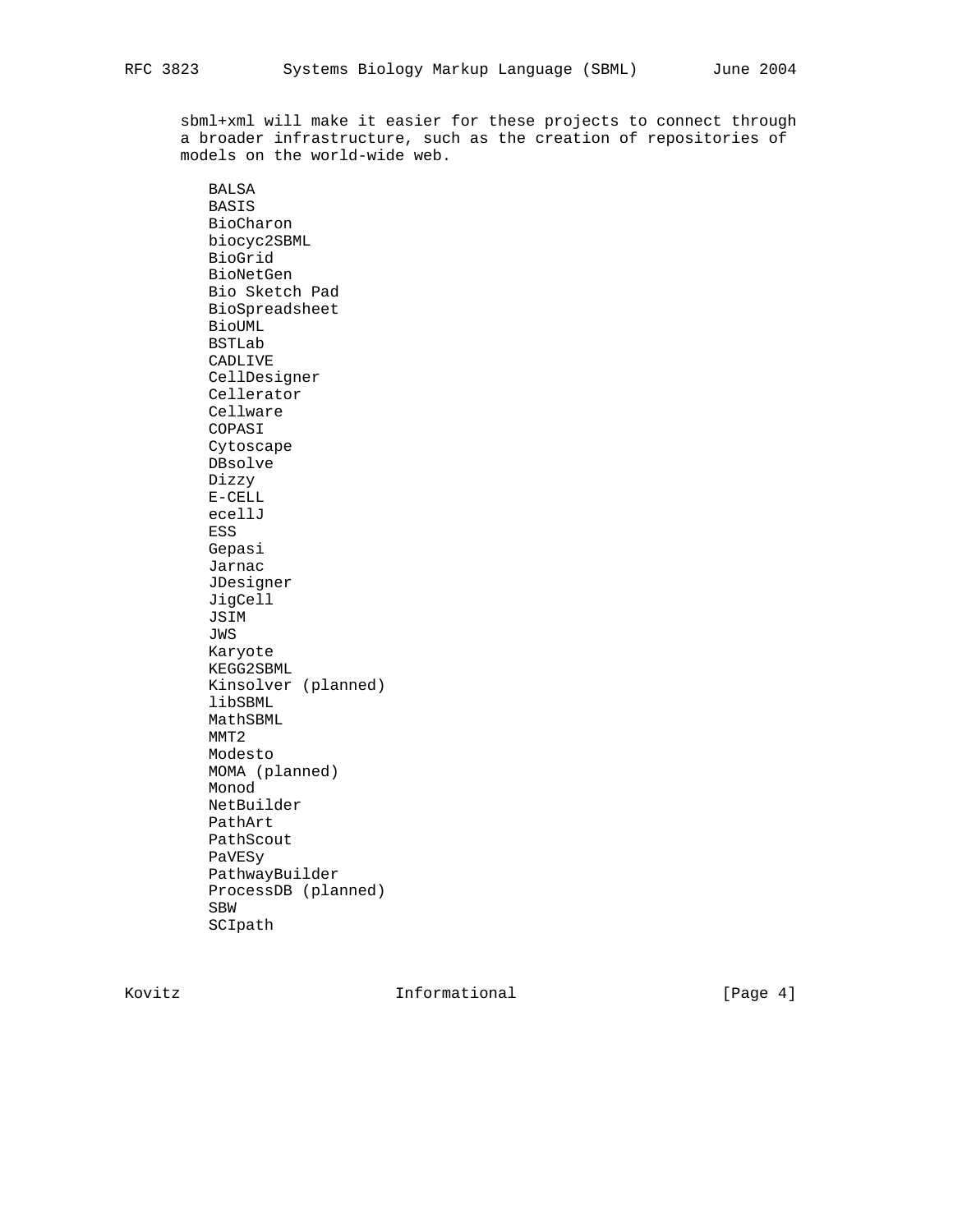SigPath SigTran Simpathica SimWiz StochSim STOCKS Trelis Virtual Cell VLX Suite WinSCAMP

 A list of SBML-enabled applications, along with URLs for more information about them, is maintained at http://sbml.org.

Additional information:

For further information, contact:

 Michael Hucka mhucka@caltech.edu

 Andrew Finney afinney@cds.caltech.edu

 The SBML Team http://sbml.org sbml-team@caltech.edu Control and Dynamical Systems, MC 107-81 California Institute of Technology Pasadena, CA 91125 USA

Intended usage: LIMITED USE

Author/Change Controller:

 The SBML specification is a free, open, community effort organized and edited by The SBML Team. The SBML Team has change control over the specification.

 The SBML Team and interested members of the systems biology community meet regularly at the "Workshops on Software Platforms for Systems Biology". Information about past and planned workshops is maintained at:

http://sbml.org/workshops

Kovitz **Informational Informational** [Page 5]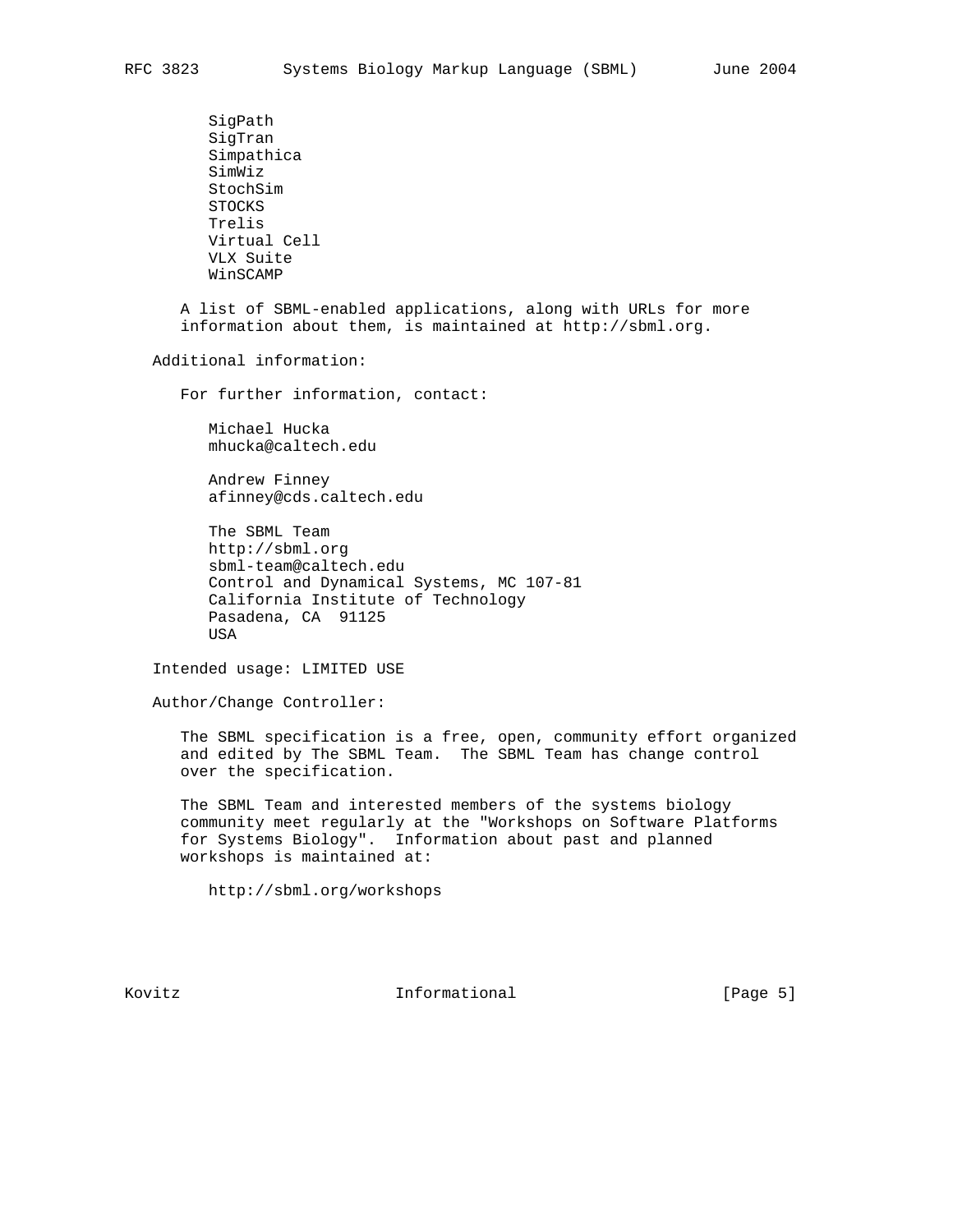## 3. Security Considerations

 Security considerations for sbml+xml are discussed in the "Security Considerations" heading in the IANA registration in section 2.

4. Contributors

 The following people contributed to the content of this document: Michael Hucka (Caltech), Andrew Finney (University of Hertfordshire).

- 5. References
- 5.1. Normative References
	- [SBML2-1] Finney, A. and Hucka, M., "Systems Biology Markup Language (SBML) Level 2: Structures and Facilities for Model Definitions", June 28, 2003. Available from The SBML Team at: http://sbml.org/specifications/sbml level-2-v1.pdf
	- [SBML1-2] Hucka, M., Finney, A., Sauro, H. and Bolouri, H., "Systems Biology Markup Language (SBML) Level 1: Structures and Facilities for Basic Model Definitions", August 28, 2003. Available from The SBML Team at: http://sbml.org/specifications/sbml-level-1-v2.pdf
- 5.2. Informative References
	- [FINNEY2003] Finney, A. and Hucka, M., "Systems Biology Markup Language: Level 2 and Beyond", Biochemical Society Transactions 31:1472-1473, December, 2003.
	- [HUCKA2003] Hucka, M., Finney, A., Sauro, H.M., Bolouri, H., Doyle, J.C., Kitano, H., Arkin, A.P., Bornstein, B.J., Bray, D., Cornish-Bowden, A., Cuellar, A.A., Dronov, S., Gilles, E.D., Ginkel, M., Gor, V., Goryanin, I.I., Hedley, W.J., Hodgman, T.C., Hofmeyr, J.-H., Hunter, P.J., Juty, N.S., Kasberger, J.L., Kremling, A., Kummer, U., Le Novere, N., Loew, L.M., Lucio, D., Mendes, P., Minch, E., Mjolsness, E.D., Nakayama, Y., Nelson, M.R., Nielsen, P.F., Sakurada, T., Schaff, J.C., Shapiro, B.E., Shimizu, T.S., Spence, H.D., Stelling, J., Takahashi, K., Tomita, M., Wagner, J., Wang, J., "The Systems Biology Markup Language (SBML): a Medium for Representation and Exchange of Biochemical Network Models", Bioinformatics 19(4):524-531, 2003.

Kovitz **Informational Informational** [Page 6]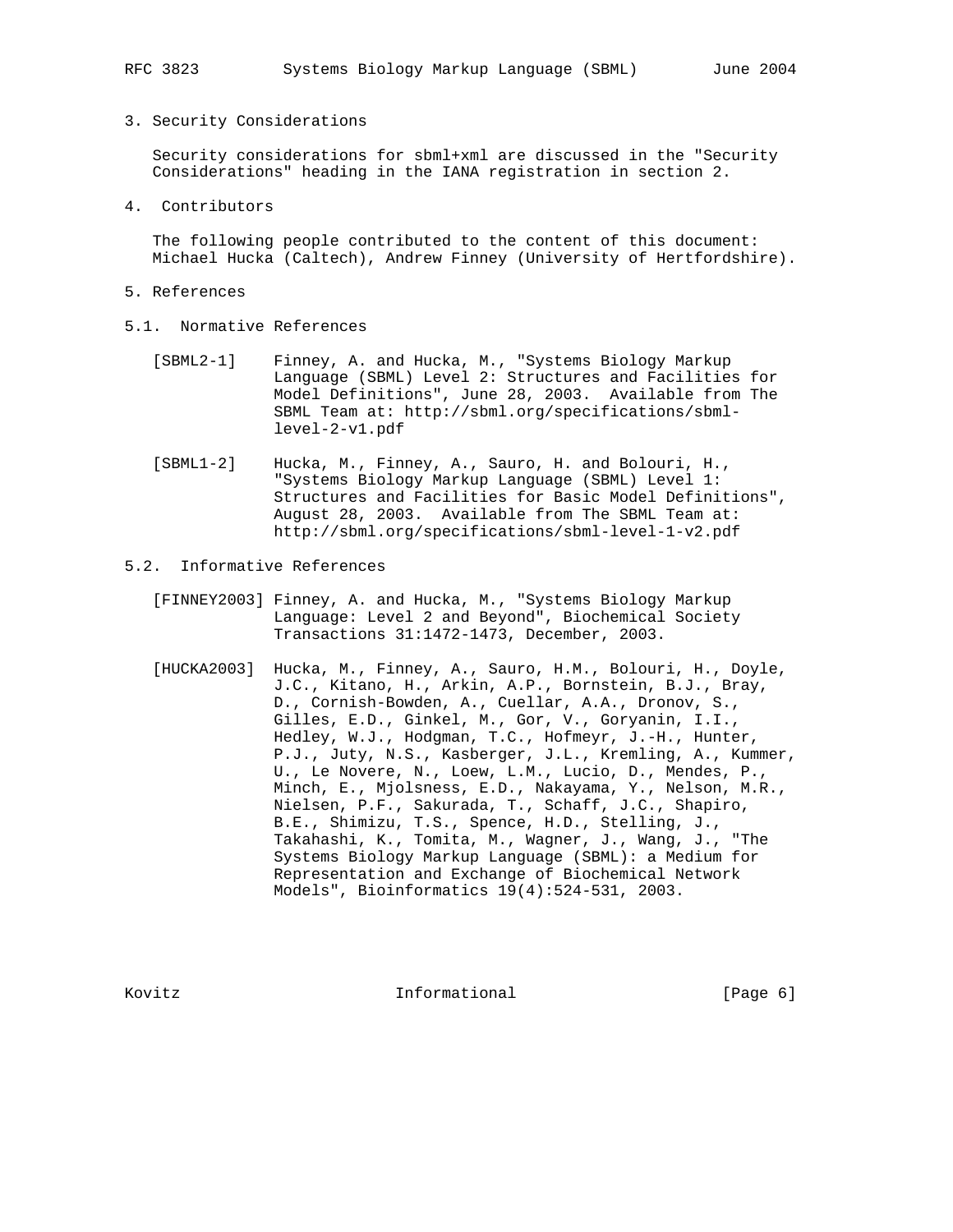- [HUCKA2004] Hucka, M., Finney, A., Bornstein, B. J., Keating, S. M., Shapiro, B. E., Matthews, M., Kovitz, B. L., Schilstra, M. J., Funahashi, A., Doyle, J. C., and Kitano, H., "Evolving a Lingua Franca and Associated Software Infrastructure for Computational Systems Biology: The Systems Biology Markup Language (SBML) Project", Systems Biology, Vol. 1, 2004.
- [RFC2048] Freed, N., Klensin, J. and J. Postel, "Multipurpose Internet Mail Extensions (MIME) Part Four: Registration Procedures", BCP 13, RFC 2048, November 1996.
- [RFC2077] Nelson, S. and C. Parks, "The Model Primary Content Type for Multipurpose Internet Mail Extensions", RFC 2077, January 1997.
- [RFC3023] Murata, M., St. Laurent, S. and D. Kohn, "XML Media Types", RFC 3023, January 2001.
- [RFC3470] Hollenbeck, S., Rose, M. and L. Masinter, "Guidelines for the Use of Extensible Markup Language (XML) within IETF Protocols", BCP 70, RFC 3470, January 2003.
- 6. Author's Address

 Ben Kovitz Control and Dynamical Systems, MC 107-81 California Institute of Technology Pasadena, CA 91125 USA

 Phone: +1 626 395-6911 EMail: bkovitz@caltech.edu

Kovitz **Informational Informational** [Page 7]